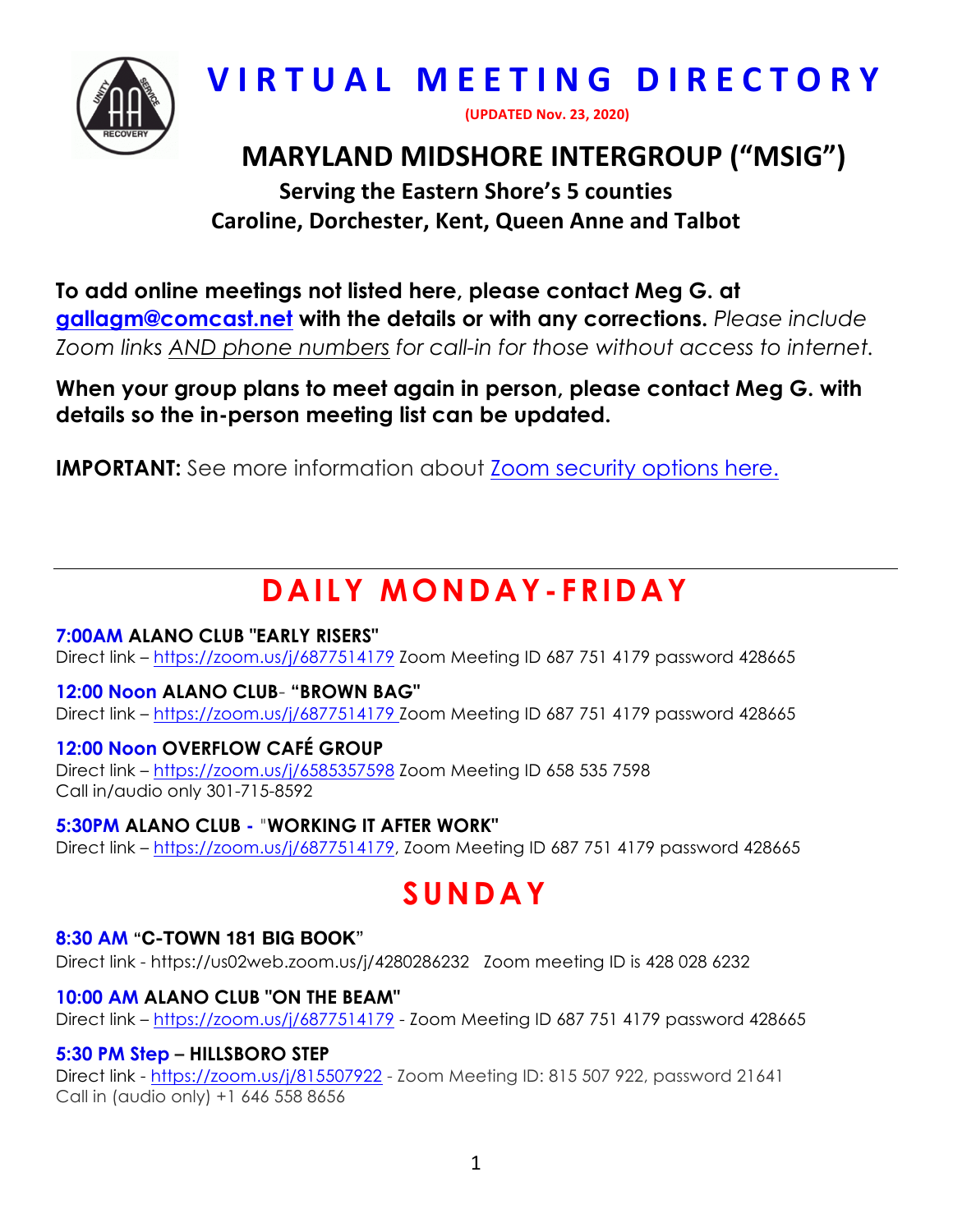### **7:30 PM – JUST FOR TODAY**

Direct link – https://zoom.us/j/8703850813 - Password: Sobriety1 Call in/audio only - 301-715-8592

# **MONDAY**

#### **7:30 PM – CHESTER Monday Night Step Study**

Direct link – https://zoom.us/j/3503929744, password: Toolkit

# **TUESDAY**

### **12:00 Noon** - **CHESTER - NOON BIG BOOK**

Direct link - https://zoom.us/j/3172978595 - Zoom Meeting ID: 317-297-8595 Password: Sobriety1 Call in/Audio only - 301 715 8592

# **WEDNESDAY**

### **7:30 PM CENTREVILLE**

Direct link - https://zoom.us/j/965003123 - Zoom meeting ID 965 003 123 PASSWORD Sobriety1 Dial In: 929 205 6099 (use meeting ID above when prompted)

# **THURSDAY**

### **12:00 Noon** - **CHESTER - KENT ISLAND LUNCH GROUP**

Direct link - https://zoom.us/j/3172978595 - Zoom Meeting ID: 317-297-8595 Password: Sobriety1 Call in/Audio only - 301 715 8592

### **6:00 PM A REALLY GREAT WOMEN'S MEETING**

Direct link https://us02web.zoom.us/j/359905940?pwd=Q1lFazhNanNqall6OHBmYmtPZHpwUT09 Manual log-in: Meeting ID 359 905 940, password -serenity

### **8:00 PM QUEENSTOWN VARIETY IN SOBRIETY**

NEW MEETING ID! Direct link - https://zoom.us/j/83209017345, Meeting ID 832 090 17345, Password is: 113627

# **FRIDAY**

#### **7:30 PM HILLSBORO BIG BOOK**

Direct link - https://zoom.us/j/815507922 Meeting ID: 815 507 922, Password 21641 Call in (audio only) +1 646 558 8656

### **7:30 PM FOCUS ON RECOVERY BIG BOOK**

Direct link - https://zoom.us/j/853674267 Meeting ID: 853 674 267 Password 067689